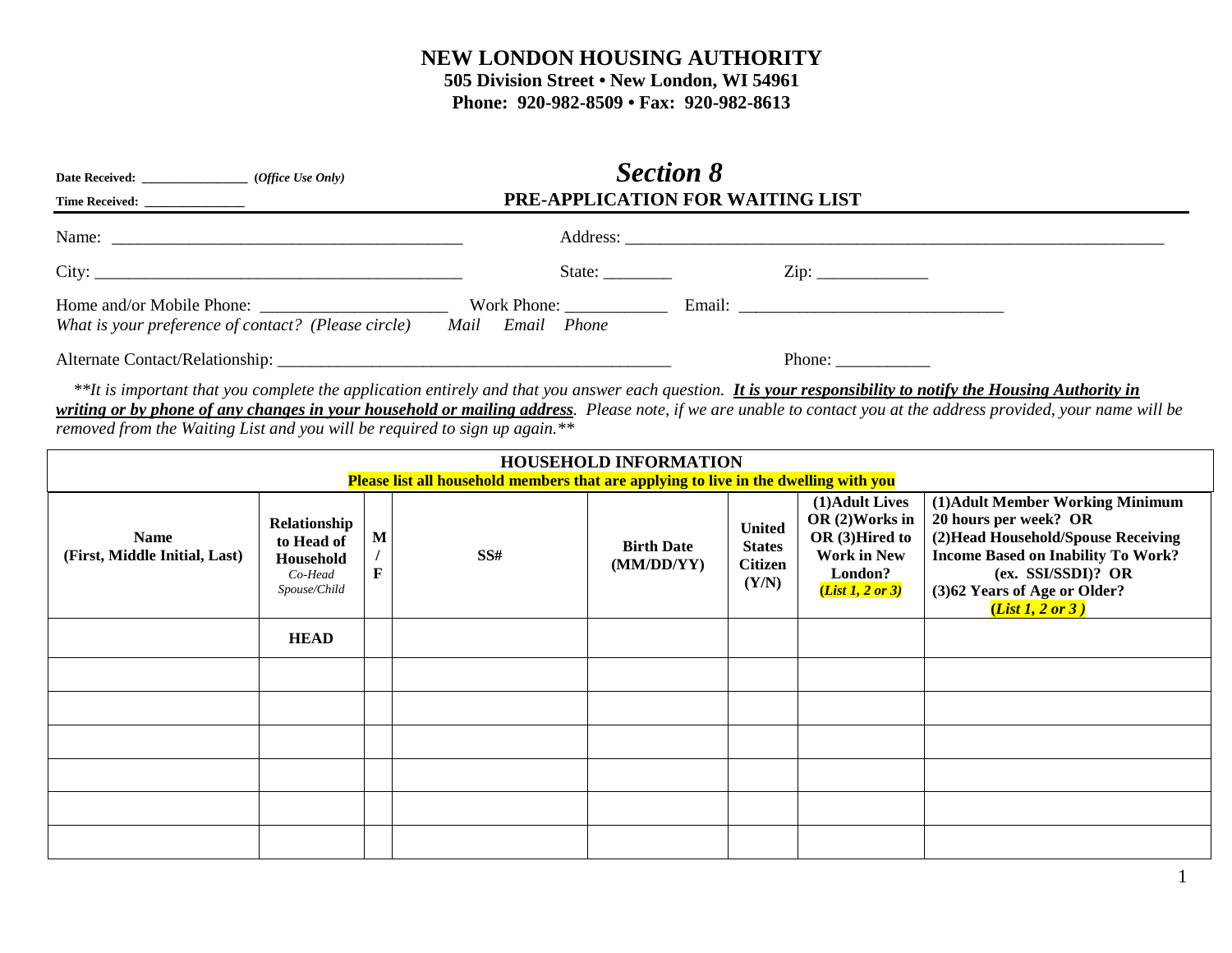## **NEW LONDON HOUSING AUTHORITY 505 Division Street • New London, WI 54961 Phone: 920-982-8509 • Fax: 920-982-8613**

| Are you a Veteran: Y/N                                                                                                                                                                                              |  |  |  |  |  |  |  |
|---------------------------------------------------------------------------------------------------------------------------------------------------------------------------------------------------------------------|--|--|--|--|--|--|--|
|                                                                                                                                                                                                                     |  |  |  |  |  |  |  |
| African American $\Box$ Asian $\Box$<br>Race: White/Non-Minority Hispanic Native American<br>Other $\vert$<br>Choose not to answer <u>show that</u> <i>You will not be discriminated against for not answering.</i> |  |  |  |  |  |  |  |
| **When your name is reached on the Waiting List, documentation will be required for all marked preferences**                                                                                                        |  |  |  |  |  |  |  |
| 1. Do you own a pet or Service Animal? Y/N                                                                                                                                                                          |  |  |  |  |  |  |  |
| <u>Have your or anyone else named on this application ever filed bankruptcy or are in the process of filing for bankruptcy?</u><br>Y/N<br>2.                                                                        |  |  |  |  |  |  |  |
| 3. Have you or anyone else named on this application been convicted OR are in the process of being convicted of a misdemeanor or felony? Y/N<br>If yes, please explain:                                             |  |  |  |  |  |  |  |
| 4. Have you or anyone else on this application been convicted OR are in the process of being convicted of dealing or manufacturing illegal drugs?<br>Y/N<br>If yes, please explain:                                 |  |  |  |  |  |  |  |
| 5. Have you or anyone else named on this application ever been evicted from OR are in the process of being evicted from an apartment for any reason?<br>Y/N<br>If yes, please explain:                              |  |  |  |  |  |  |  |
| 6. Have you or anyone else named on this application been convicted OR are in the process of being convicted of property damage?<br>Y/N<br>If yes, please explain:                                                  |  |  |  |  |  |  |  |
|                                                                                                                                                                                                                     |  |  |  |  |  |  |  |

\_\_\_\_\_\_\_\_\_\_\_\_\_\_\_\_\_\_\_\_\_\_\_\_\_\_\_\_\_\_\_\_\_\_\_\_\_\_\_\_\_\_\_\_\_\_\_\_\_\_\_\_\_\_\_\_\_\_\_\_\_\_\_\_\_\_\_\_\_\_\_\_\_\_\_\_\_\_\_\_\_\_\_\_\_\_\_\_\_\_\_\_\_\_\_\_\_\_\_\_\_\_\_\_\_\_\_\_\_\_\_\_\_\_\_\_\_\_\_\_\_\_\_\_\_\_\_

7. **Do you or anyone else named on this application require a reasonable accommodation?****Y/N**